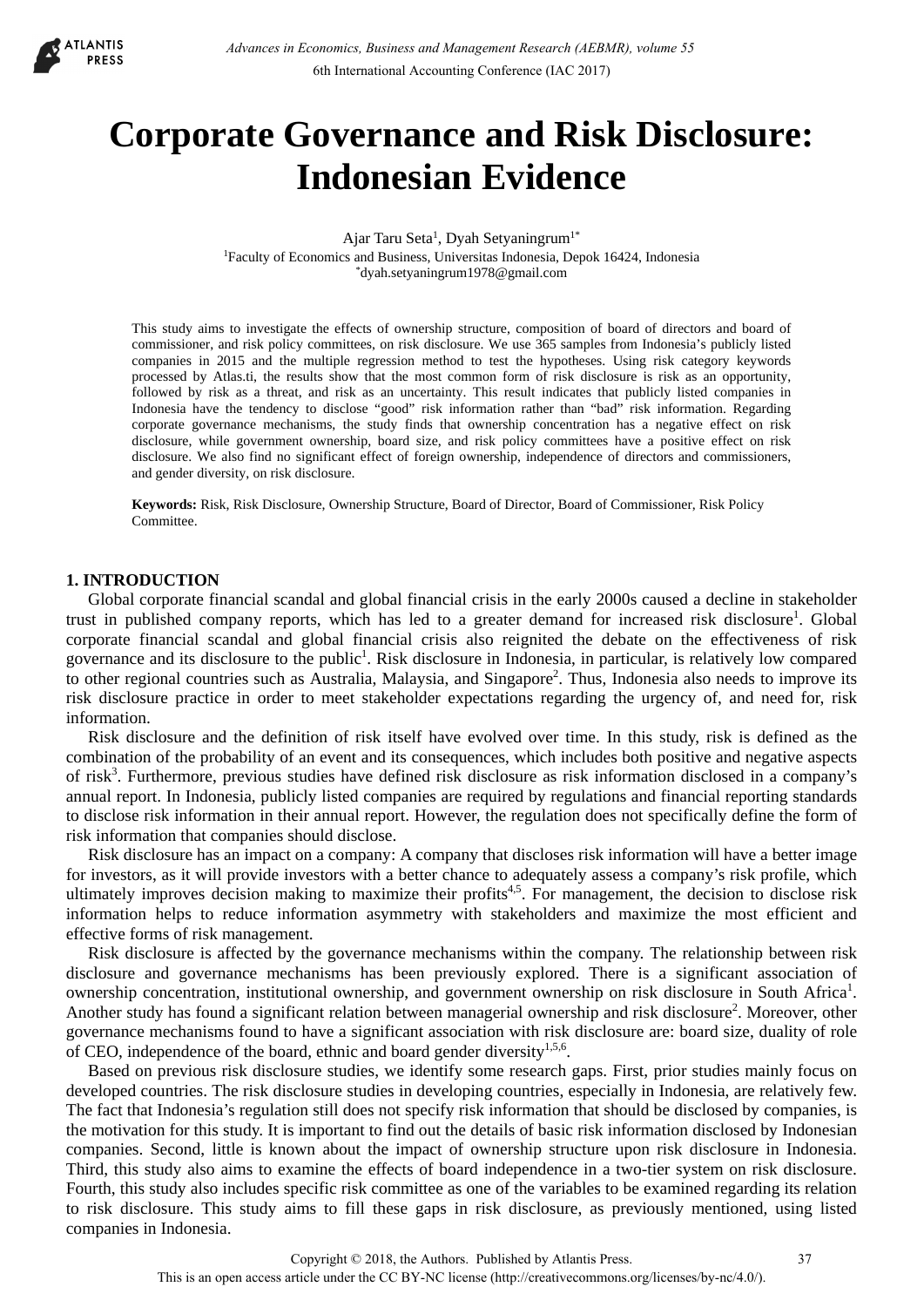

The remainder of this study proceeds as follows: Section II explains the hypothesis development. Section III discusses the research method, followed by the results and discussion in section IV. Section V concludes the study and provides suggestions for further research.

# **2. LITERATURE REVIEW AND HYPOTHESIS DEVELOPMENT Ownership Structures**

The separation between ownership and control creates an agency problem. This problem arises because shareholders, as residual claimants of a company's business activities, will make an effort to secure their interests by influencing management to act in their favor<sup>7</sup>. Concentrated ownership, with the presence of dominant shareholders, will create a disincentive for a company to publicly disclose information because of the low interest of other stakeholders in the company<sup>1,8</sup>. Based on this argument, the first hypothesis of the study is:

**H1:** Concentrated ownership has a negative effect on risk disclosure

The risk disclosure practice is influenced by the country factor<sup>2</sup>. Foreign ownership will affect disclosure practices, as more diverse shareholders may lead the company to address the problem with disclosing more information<sup>9</sup>. Based on this argument, the second hypothesis of the study is: **H2:** Foreign ownership has a positive effect on risk disclosure

Government with the role as governance regulator would encourage companies to perform better in governance and disclosure practices. The government wants to send the signal that it is committed to creating regulations that are congruent with the interests of shareholders. Previous research has found that government ownership has a positive effect on risk disclosure<sup>1</sup>. Based on this argument, the third hypothesis of the study is: **H3:** Government ownership has a positive effect on risk disclosure

## **Board of Director and Board of Commissioner**

The board of directors and board of commissioners are important internal mechanisms within a company to address the problem of agency<sup>10</sup>. The existence of independent commissioners will enhance monitoring, supervision, and disciplinary roles, contributing to good corporate governance<sup>1</sup>. The interests of all stakeholders contain potential risks, and so the board of commissioners that has the role to manage these will choose to disclose risk information to stakeholders<sup>2</sup>. Previous research found a significant positive effect of independent commissioners on risk disclosure<sup>1,2</sup>. Based on this argument, the fourth hypothesis of the study is: **H4:** The percentage of independent commissioner has a positive effect on risk disclosure debiases in Economics, Busines and Management Research (AEBMR), volume 53<br>
sinks y more and y more and Management Research (AEBMR), wolume 58<br>
and shall proceed by the results and discussion in search (N. Section V corocla

Independent commissioners will always have to communicate and collaborate with directors towards good corporate governance, because the director is the person who has authority related to managerial management and decision making within the company<sup>11</sup>. The independence of commissioners and independent directors is important to improve risk disclosure<sup>5</sup>. Based on this argument, the fifth hypothesis of the study is:

**H5:** The percentage of independent director has a positive effect on risk disclosure

Based on agency theory, a larger board size has a positive relation to information disclosed by the company, which reflects good managerial control<sup>1</sup>. However, a smaller board will lead to better coordination, communication, and monitoring<sup>12</sup>. The ASEAN CG Scorecard also states that the size of the board should be sufficient in addressing the needs of business activities, but with the maximum limit to remain effective. Based on this argument, the sixth hypothesis of the study is:

**H6:** Board size has a positive effect on risk disclosure

Diversity within a company's board may lead to more responsible decisions concerning all stakeholders<sup>10</sup>. This study uses gender diversity as the proxy. The level of gender diversity may also increase independence and managerial control within a company<sup>1</sup>. The ASEAN CG Scorecard also incorporates elements of gender diversity as a factor that improves corporate governance practices, and argues that there is a need for gender diversity in terms of expertise, competence, knowledge and approach, as well as the point of view of the behavior of the board. Based on this argument, the seventh hypothesis of the study is:

**H7:** Gender diversity has a positive effect on risk disclosure

# **Risk Policy Committee**

A risk policy committee is a committee that supports the functions of the board of commissioners, specifically on risk issues. Specifically, the committee's responsibilities include monitoring the company's risk profile, gaining an understanding of the company's risk management, and evaluating the risk management (OECD, 2015). As the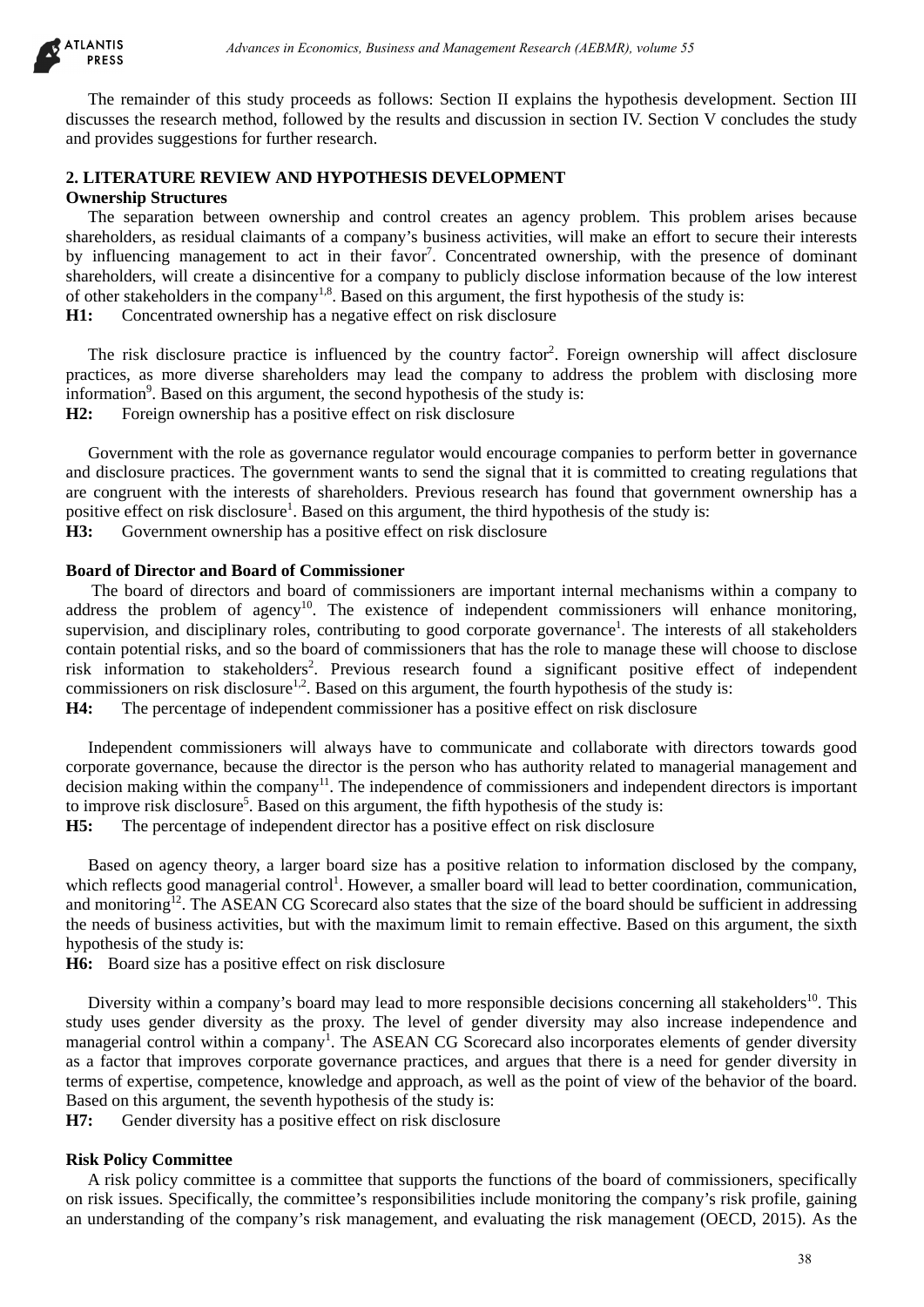

supporting committee under the board of commissioners, this committee also has responsibilities to improve the company's corporate governance practice, which includes the disclosure of information. Based on this argument, the eighth hypothesis of the study is:

**H8:** The existence of a risk policy committee has a positive effect on risk disclosure

#### **3. RESEARCH METHOD**

## **Samples**

The sample consists of 524 companies listed on the Indonesia Stock Exchange (BEI) in 2015 and this comprises the initial population of this study. 89 companies in the financial sector are excluded, since they operate according to different, specific regulations. This study also excludes companies with no full available data of annual report, has a book closing period other than 31 December, and negative equity as of December 31, 2015. This study uses Atlas.ti software for its risk disclosure measurement; therefore, we exclude the companies whose financial reports cannot be processed by this software. Thus, a total of 365 companies constitute the final sample.

#### **Model**

The research model was designed using the regression equation. The model is as follows:  $RISK_i = a_0 + \beta_1 OC_i + \beta_2 FOR_i + \beta_3 GOV_i + \beta_4 COMINDP_i + \beta_5 DIRINDP_i + \beta_6 BOARDSIZE_i + \beta_7 DIVERSITY_i$ +  $\beta_8$ COMMITTEE<sub>*i*</sub> +  $\beta_9$ SIZE<sub>*i*</sub> +  $\beta_{10}$ ROA<sub>*i*</sub> +  $\beta_{11}$ LEV<sub>*i*</sub> +  $\varepsilon_i$ 

#### **Content Analysis**

Prior risk disclosure literature applied content analysis to identify risk disclosure. This study uses coding unit of words to identify risk disclosure, as it provides the most accurate comparison to other coding units<sup>4</sup>. The risk disclosure variable in the model will be obtained based on a natural logarithm to produce normal distribution data. In this study, the total risk disclosure is divided based on three risk categories: (1) risk as a threat; (2) risk as an opportunity; and (3) risk as an uncertainty<sup>13</sup>. The difference between this study and previous studies is that the keywords used are translated into Bahasa, as annual reports in Indonesia mainly use Bahasa as their official language.

#### **4. RESULTS AND DISCUSSIONS Descriptive Statistic Analysis**

|        | Advances in Economics, Business and Management Research (AEBMR), volume 55                                                                                                                                                |                  |                                 |                |                |                      |                                                                                                                                                                                                                                                                                                                                                                                                                                                                                                                                                                                                                                                                                                                                                                                                                                                                                                                                                                                                  |
|--------|---------------------------------------------------------------------------------------------------------------------------------------------------------------------------------------------------------------------------|------------------|---------------------------------|----------------|----------------|----------------------|--------------------------------------------------------------------------------------------------------------------------------------------------------------------------------------------------------------------------------------------------------------------------------------------------------------------------------------------------------------------------------------------------------------------------------------------------------------------------------------------------------------------------------------------------------------------------------------------------------------------------------------------------------------------------------------------------------------------------------------------------------------------------------------------------------------------------------------------------------------------------------------------------------------------------------------------------------------------------------------------------|
|        | f the study is:<br>of a risk policy committee has a positive effect on risk disclosure                                                                                                                                    |                  |                                 |                |                |                      | under the board of commissioners, this committee also has responsibilities to impro-<br>overnance practice, which includes the disclosure of information. Based on this arg                                                                                                                                                                                                                                                                                                                                                                                                                                                                                                                                                                                                                                                                                                                                                                                                                      |
| HOD    |                                                                                                                                                                                                                           |                  |                                 |                |                |                      |                                                                                                                                                                                                                                                                                                                                                                                                                                                                                                                                                                                                                                                                                                                                                                                                                                                                                                                                                                                                  |
|        | this software. Thus, a total of 365 companies constitute the final sample.                                                                                                                                                |                  |                                 |                |                |                      | of 524 companies listed on the Indonesia Stock Exchange (BEI) in 2015 and this con<br>f this study. 89 companies in the financial sector are excluded, since they operate acc<br>gulations. This study also excludes companies with no full available data of annual<br>od other than 31 December, and negative equity as of December 31, 2015. This stud<br>risk disclosure measurement; therefore, we exclude the companies whose financial                                                                                                                                                                                                                                                                                                                                                                                                                                                                                                                                                    |
|        | was designed using the regression equation. The model is as follows:<br>$_{8}$ COMMITTEE <sub>i</sub> + $\beta_{9}$ SIZE <sub>i</sub> + $\beta_{10}$ ROA <sub>i</sub> + $\beta_{11}$ LEV <sub>i</sub> + $\varepsilon_{i}$ |                  |                                 |                |                |                      | $\beta_1 + \beta_2$ FOR <sub>1</sub> + $\beta_3$ GOV <sub>1</sub> + $\beta_4$ COMINDP <sub>1</sub> + $\beta_5$ DIRINDP <sub>1</sub> + $\beta_6$ BOARDSIZE <sub>1</sub> + $\beta_7$ DIVERSI                                                                                                                                                                                                                                                                                                                                                                                                                                                                                                                                                                                                                                                                                                                                                                                                       |
|        | s in Indonesia mainly use Bahasa as their official language.<br><b>SCUSSIONS</b>                                                                                                                                          |                  |                                 |                |                |                      | literature applied content analysis to identify risk disclosure. This study uses coding<br>sclosure, as it provides the most accurate comparison to other coding units <sup>4</sup> . The risk dis<br>Il be obtained based on a natural logarithm to produce normal distribution data. In this stu<br>vided based on three risk categories: $(1)$ risk as a threat; $(2)$ risk as an opportunity; and<br>difference between this study and previous studies is that the keywords used are translat                                                                                                                                                                                                                                                                                                                                                                                                                                                                                               |
| alysis |                                                                                                                                                                                                                           |                  |                                 |                |                |                      |                                                                                                                                                                                                                                                                                                                                                                                                                                                                                                                                                                                                                                                                                                                                                                                                                                                                                                                                                                                                  |
|        |                                                                                                                                                                                                                           |                  | Table.1. Descriptive Statistics |                |                |                      |                                                                                                                                                                                                                                                                                                                                                                                                                                                                                                                                                                                                                                                                                                                                                                                                                                                                                                                                                                                                  |
|        | Variables                                                                                                                                                                                                                 | N                | Minimum                         | Maximum        | Mean           | Standard             |                                                                                                                                                                                                                                                                                                                                                                                                                                                                                                                                                                                                                                                                                                                                                                                                                                                                                                                                                                                                  |
|        | <b>RISK</b>                                                                                                                                                                                                               | 365              | 282                             |                | 2,502 743,449  | Deviation<br>348,494 |                                                                                                                                                                                                                                                                                                                                                                                                                                                                                                                                                                                                                                                                                                                                                                                                                                                                                                                                                                                                  |
|        | <b>OC</b>                                                                                                                                                                                                                 | 365              | 0.0661                          | 0.9998         | 0.7034         | 0.1773               |                                                                                                                                                                                                                                                                                                                                                                                                                                                                                                                                                                                                                                                                                                                                                                                                                                                                                                                                                                                                  |
|        | <b>FOR</b>                                                                                                                                                                                                                | 365              | $\boldsymbol{0}$                | 0.9841         | 0.2371         | 0.2971               |                                                                                                                                                                                                                                                                                                                                                                                                                                                                                                                                                                                                                                                                                                                                                                                                                                                                                                                                                                                                  |
|        | GOV                                                                                                                                                                                                                       | 365              | $\boldsymbol{0}$                | .9003          | 0.0318         | 0.1412               |                                                                                                                                                                                                                                                                                                                                                                                                                                                                                                                                                                                                                                                                                                                                                                                                                                                                                                                                                                                                  |
|        | <b>COMINDP</b>                                                                                                                                                                                                            | 365              | .25                             | $\mathbf{1}$   | 0.4099         | 0.1051               |                                                                                                                                                                                                                                                                                                                                                                                                                                                                                                                                                                                                                                                                                                                                                                                                                                                                                                                                                                                                  |
|        | <b>DIRINDP</b>                                                                                                                                                                                                            | 365              | $\boldsymbol{0}$                | .75            | 0.2148         | 0.1300               |                                                                                                                                                                                                                                                                                                                                                                                                                                                                                                                                                                                                                                                                                                                                                                                                                                                                                                                                                                                                  |
|        | <b>BOARDSIZE</b>                                                                                                                                                                                                          | 365              | 4                               | 21             | 9.0164         | 3.1158               |                                                                                                                                                                                                                                                                                                                                                                                                                                                                                                                                                                                                                                                                                                                                                                                                                                                                                                                                                                                                  |
|        | <b>DIVERSITY</b>                                                                                                                                                                                                          | 365              | 0                               | .6             | 0.1256         | 0.13065              |                                                                                                                                                                                                                                                                                                                                                                                                                                                                                                                                                                                                                                                                                                                                                                                                                                                                                                                                                                                                  |
|        | SIZE (Rp bio)                                                                                                                                                                                                             | 365              | 48                              | 245,435        | 9,086.077      | 20,337.65            |                                                                                                                                                                                                                                                                                                                                                                                                                                                                                                                                                                                                                                                                                                                                                                                                                                                                                                                                                                                                  |
|        | <b>ROA</b>                                                                                                                                                                                                                | 365              | $-0.8293$                       | 1.8508         | 0.0320         | 0.1643               |                                                                                                                                                                                                                                                                                                                                                                                                                                                                                                                                                                                                                                                                                                                                                                                                                                                                                                                                                                                                  |
|        | LEV                                                                                                                                                                                                                       | 365              | 0.0076                          | 16.5394        | 1.4487         | 2.0003               |                                                                                                                                                                                                                                                                                                                                                                                                                                                                                                                                                                                                                                                                                                                                                                                                                                                                                                                                                                                                  |
|        | Variable<br><b>COMMITTEE</b>                                                                                                                                                                                              | ${\bf N}$<br>365 | Value: 0<br>324                 | (% )<br>88.767 | Value: 1<br>41 | (% )<br>11.233       |                                                                                                                                                                                                                                                                                                                                                                                                                                                                                                                                                                                                                                                                                                                                                                                                                                                                                                                                                                                                  |
|        | the sample.                                                                                                                                                                                                               |                  |                                 |                |                |                      | tatistic descriptive of this study. We found that the average risk disclosure of Indo<br>s, with a range from 282 words to 2,502 words. Indonesian companies also tend to<br>bad, represented by risk information as an opportunity with an average of 371<br>ation as a threat with an average of 263 words, and risk as an uncertainty with an ave<br>is also consistent with previous studies which argue that management will choose to<br>k information because it will have an impact on the company's image <sup>1</sup> . This stud<br>which have a risk policy committee as part of their corporate governance mech<br>rmation (with an average of 1,203 words, or higher than 61.88%) than the average<br>the results of regression analysis. The model in this study is statistically significant<br>and explains 51.78% of the variation of risk disclosure as its dependent variable.<br>s reveal a significant negative relationship between ownership concentration and risk disc |

Table I shows the statistic descriptive of this study. We found that the average risk disclosure of Indonesian companies is 743 words, with a range from 282 words to 2,502 words. Indonesian companies also tend to present good news rather than bad, represented by risk information as an opportunity with an average of 371 words, followed by risk information as a threat with an average of 263 words, and risk as an uncertainty with an average of 109 words. This result is also consistent with previous studies which argue that management will choose to avoid disclosing negative risk information because it will have an impact on the company's image<sup>1</sup>. This study also reveals that companies which have a risk policy committee as part of their corporate governance mechanisms disclose more risk information (with an average of 1,203 words, or higher than 61.88%) than the average of all companies included in the sample.

Table 2 summarizes the results of regression analysis. The model in this study is statistically significant with Prob>F (f-stat) 0.0000, and explains 51.78% of the variation of risk disclosure as its dependent variable.

The regression results reveal a significant negative relationship between ownership concentration and risk disclosure,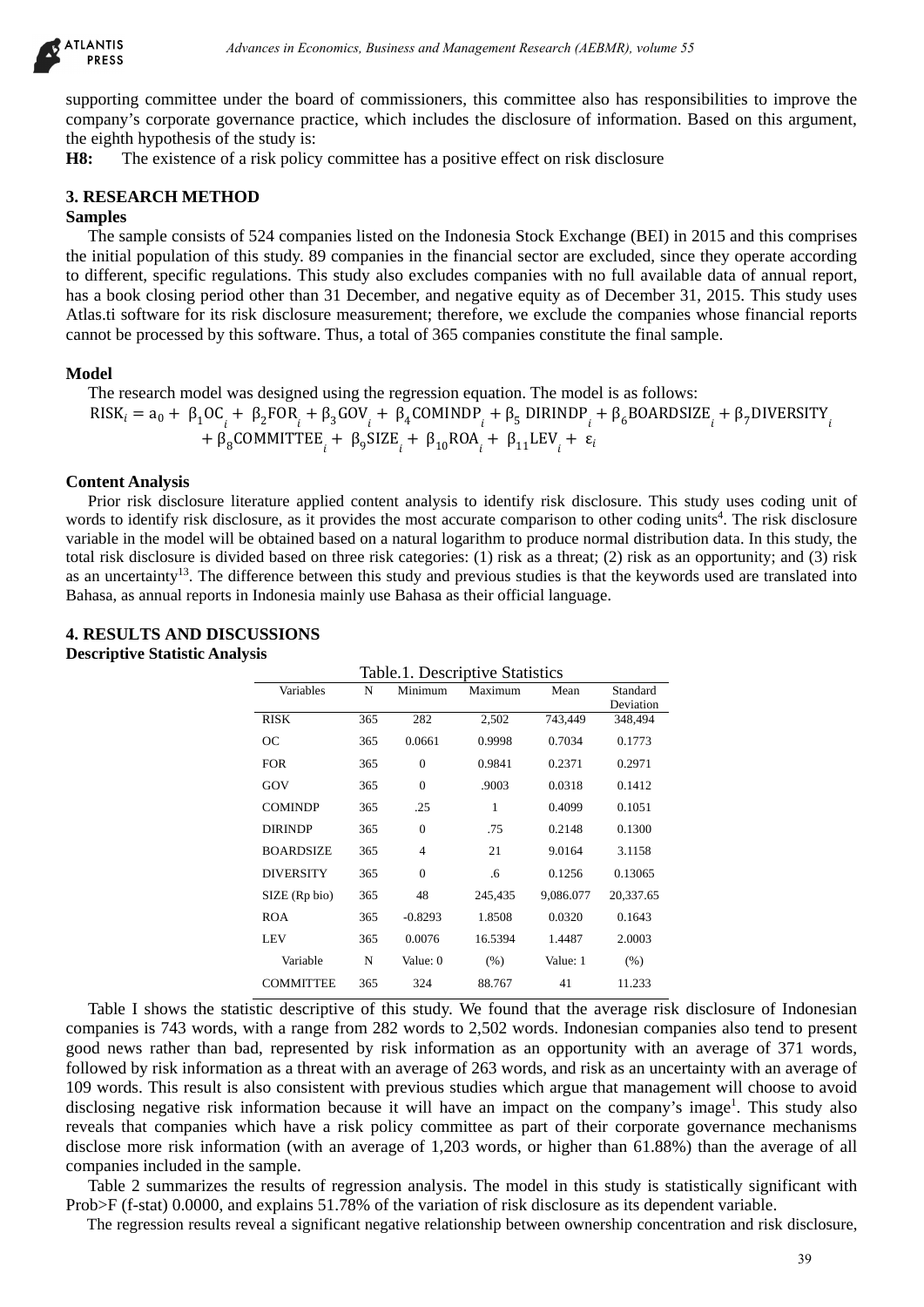and thus support *H1*. Consistent with previous research and in line with agency theory, this result suggests that ownership concentration, with the presence of dominant shareholders, minimizes the interests of other stakeholders and thus creates a disincentive for management to disclose information publicly<sup>1</sup>.

There is no association between foreign ownership and risk disclosure, and thus H2 is rejected. This can be explained by the characteristics of foreign ownership of Indonesian companies. Characteristics of foreign ownership in listed company in Indonesia majority are also included as dominant shareholder (that is, above 5% ownership). This dominant ownership may lead foreign ownership to act in a way that resembles ownership concentration, which ultimately reduces the incentive to disclose more information<sup>8</sup>.

The regression results reveal a significant positive relationship between government ownership and risk disclosure, and thus support H3. This result suggests that the existence of government ownership is considered to improve the risk information disclosure practices of companies<sup>1</sup>.

| pport H3. This result suggests that the existence of government ownership is consider | ation disclosure practices of companies <sup>1</sup> .                                                                                                                                              |              |              |  |
|---------------------------------------------------------------------------------------|-----------------------------------------------------------------------------------------------------------------------------------------------------------------------------------------------------|--------------|--------------|--|
| Variables                                                                             | Table.2. Regression Analysis Results<br><b>Expectations Marks</b>                                                                                                                                   | Coefficient  | Significance |  |
| OC                                                                                    |                                                                                                                                                                                                     | $-0,2442286$ | $0.007***$   |  |
| <b>FOR</b>                                                                            | $^+$                                                                                                                                                                                                | $-0,0709544$ | 0.1025       |  |
| GOV                                                                                   | $^+$                                                                                                                                                                                                | 0.6161799    | $0.000***$   |  |
| <b>COMINDP</b>                                                                        | $^+$                                                                                                                                                                                                | $-0,0943462$ | 0,267        |  |
| <b>DIRINDP</b>                                                                        | $^+$                                                                                                                                                                                                | 0,059612     | 0,3405       |  |
| <b>BOARDSIZE</b>                                                                      | $^+$                                                                                                                                                                                                | 0,0136687    | $0.022**$    |  |
| <b>DIVERSITY</b>                                                                      | $^{+}$                                                                                                                                                                                              | $-0,0676571$ | 0,270        |  |
| <b>COMMITTEE</b>                                                                      | $^{+}$                                                                                                                                                                                              | 0,211032     | $0,000***$   |  |
| <b>SIZE</b>                                                                           | $\hspace{0.1mm} +$                                                                                                                                                                                  | 0,1076962    | $0,000***$   |  |
| <b>ROA</b>                                                                            | $\hspace{0.1mm} +$                                                                                                                                                                                  | 0,1411738    | $0.017**$    |  |
| <b>LEV</b>                                                                            | $^{+}$                                                                                                                                                                                              | 0,0071687    | 0,1795       |  |
| leverage   *** significance at 1%.   ** significance at 5%.   * significance at 10%   |                                                                                                                                                                                                     |              |              |  |
|                                                                                       | imework of agency theory and previous studies, the regression results reveal no asso                                                                                                                |              |              |  |
|                                                                                       | ommissioners and risk disclosure, and thus $H4$ is rejected. This may be due to the abse<br>or guidance on, the commissioner and independent commissioner roles with regards                        |              |              |  |
|                                                                                       | ults also reveal a non-significant relationship between independent directors are                                                                                                                   |              |              |  |
|                                                                                       | ect H5. Similar to the case of independent commissioners, this result may be explain<br>ic regulation of, or guidance on, the director and independent director roles in connect                    |              |              |  |
| esia.                                                                                 |                                                                                                                                                                                                     |              |              |  |
|                                                                                       | ts reveal a significant positive relationship between board size and risk disclosure, an<br>t indicates that larger boards have better managerial control, and this positively rel                  |              |              |  |
|                                                                                       | y the company <sup>6</sup> . However, this study also performs a further test on board size, and a                                                                                                  |              |              |  |
|                                                                                       | also indicates a lack of managerial control due to poor coordination, and likely pe                                                                                                                 |              |              |  |
|                                                                                       | further test also reveals the non-significant relationship of a larger board size                                                                                                                   |              |              |  |
|                                                                                       |                                                                                                                                                                                                     |              |              |  |
|                                                                                       | ous research <sup>1</sup> , the regression results reveal no association between gender diversity a<br>eject H7. This result may be explained due to the low level of presence of                   |              |              |  |
|                                                                                       | ale directors in Indonesian listed companies. Statistic descriptive reveals that the a                                                                                                              |              |              |  |
|                                                                                       | ty is 12.56%, much lower than a previous study that demonstrated an average of 3                                                                                                                    |              |              |  |
|                                                                                       | t least one female director or commissioner <sup>1</sup> .                                                                                                                                          |              |              |  |
|                                                                                       | gression results reveal a significant relationship between the existence of a risk                                                                                                                  |              |              |  |
|                                                                                       | closure, and thus support H8. This result indicates that the role of risk policy commit<br>anies can improve good corporate governance and risk disclosure practices for compa                      |              |              |  |
|                                                                                       | It shows that a firm's size and profitability is positively significant to risk disclosure,<br>ious studies <sup>1,5</sup> . The results also reveal a non-significant relation between a firm's le |              |              |  |

|  |  | Table.2. Regression Analysis Results |  |  |
|--|--|--------------------------------------|--|--|
|--|--|--------------------------------------|--|--|

In contrast to the framework of agency theory and previous studies, the regression results reveal no association between independent commissioners and risk disclosure, and thus *H4* is rejected. This may be due to the absence of specific regulation of, or guidance on, the commissioner and independent commissioner roles with regards to risk disclosure in Indonesia<sup>14</sup>.

The regression results also reveal a non-significant relationship between independent directors and risk disclosure, and thus reject *H5*. Similar to the case of independent commissioners, this result may be explained due to the absence of specific regulation of, or guidance on, the director and independent director roles in connection to risk disclosure in Indonesia.

The regression results reveal a significant positive relationship between board size and risk disclosure, and thus support *H6*. This result indicates that larger boards have better managerial control, and this positively relates to information disclosed by the company<sup>6</sup>. However, this study also performs a further test on board size, and reveals that a larger board size also indicates a lack of managerial control due to poor coordination, and likely performs less disclosure. This further test also reveals the non-significant relationship of a larger board size to risk disclosure.

In contrast to previous research<sup>1</sup>, the regression results reveal no association between gender diversity and risk disclosure, and thus reject *H7*. This result may be explained due to the low level of presence of female commissioners or female directors in Indonesian listed companies. Statistic descriptive reveals that the average level of gender diversity is 12.56%, much lower than a previous study that demonstrated an average of 31.46% gender diversity, with at least one female director or commissioner<sup>1</sup>.

Interestingly, the regression results reveal a significant relationship between the existence of a risk policy committee and risk disclosure, and thus support *H8*. This result indicates that the role of risk policy committees in Indonesian listed companies can improve good corporate governance and risk disclosure practices for companies.

This regression result shows that a firm's size and profitability is positively significant to risk disclosure, which is consistent with previous studies<sup>1,5</sup>. The results also reveal a non-significant relation between a firm's leverage and risk disclosure $^{\overline{8}}$ .